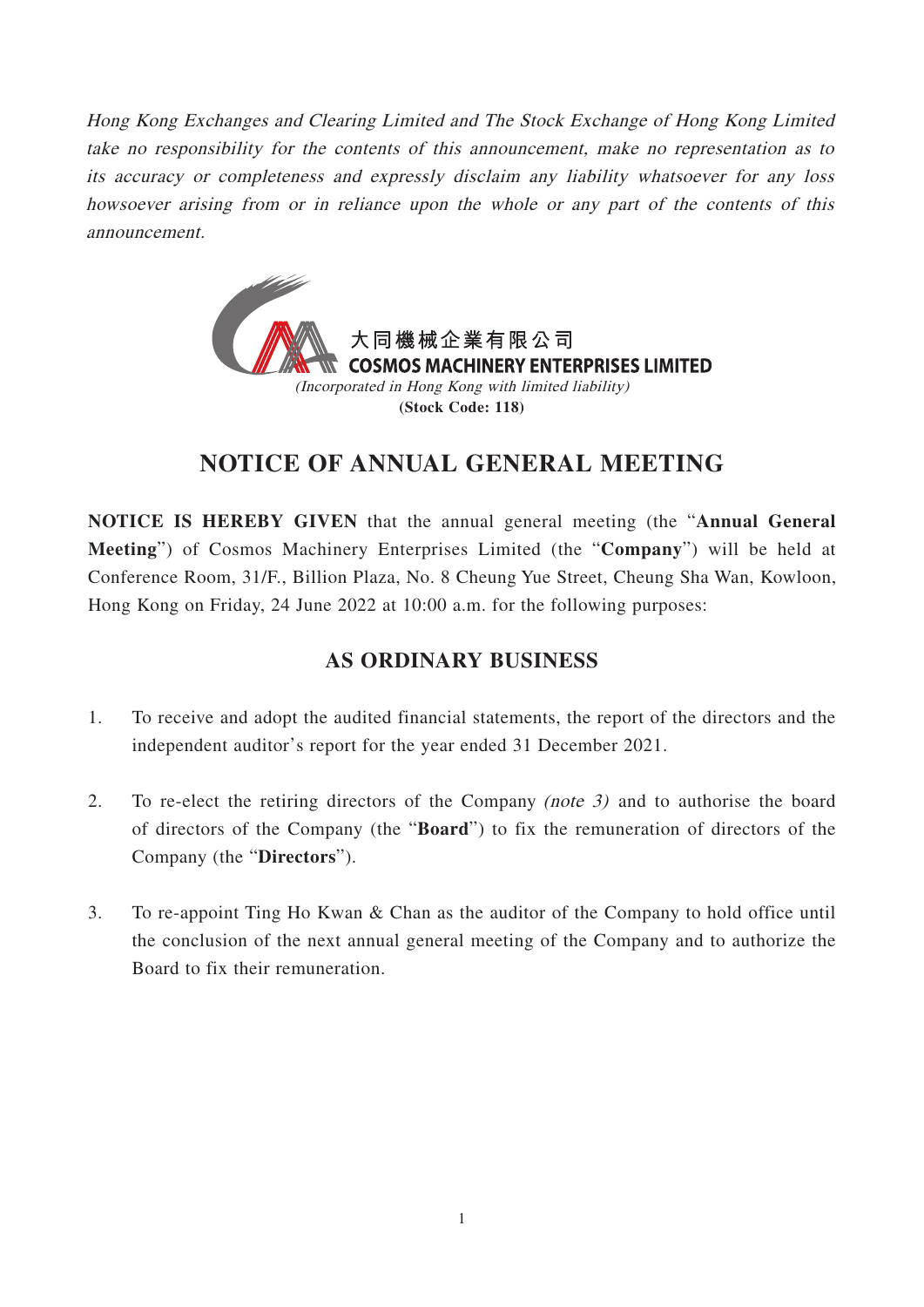### **AS SPECIAL BUSINESS**

4. To consider and, if thought fit, pass the following resolutions as ordinary resolutions:

#### "**THAT:**

- (a) subject to paragraph (c) below, the exercise by the Directors during the Relevant Period of all the powers of the Company to allot, issue and deal with additional shares in the capital of the Company and to make or grant offers, agreements and options which might require the exercise of such power be and it is hereby generally and unconditionally approved;
- (b) the approval in paragraph (a) above shall authorize the Directors during the Relevant Period to make or grant offers, agreements and options which might require the exercise of such power after the end of the Relevant Period;
- (c) the aggregate number of issued shares of the Company allotted or agreed conditionally or unconditionally to be allotted (whether pursuant to an option or otherwise) by the Directors pursuant to the approval in paragraph (a) above, otherwise than pursuant to (i) a Rights Issue; (ii) the exercise of rights of subscription or conversion under the terms of any warrants issued by the Company or any securities which are convertible into shares of the Company; (iii) the share award scheme or share option scheme of the Company approved by The Stock Exchange of Hong Kong Limited (the "**Stock Exchange**"); or (iv) any scrip dividend on shares of the Company in accordance with the articles of association of the Company (the "**Articles of Association**"), shall not exceed the aggregate of 20% of the number of shares in issue of the Company as at the date of passing this resolution; and
- (d) for the purpose of this resolution:

"Relevant Period" means the period from the passing of this resolution until whichever is the earlier of:

(i) the conclusion of the next annual general meeting of the Company;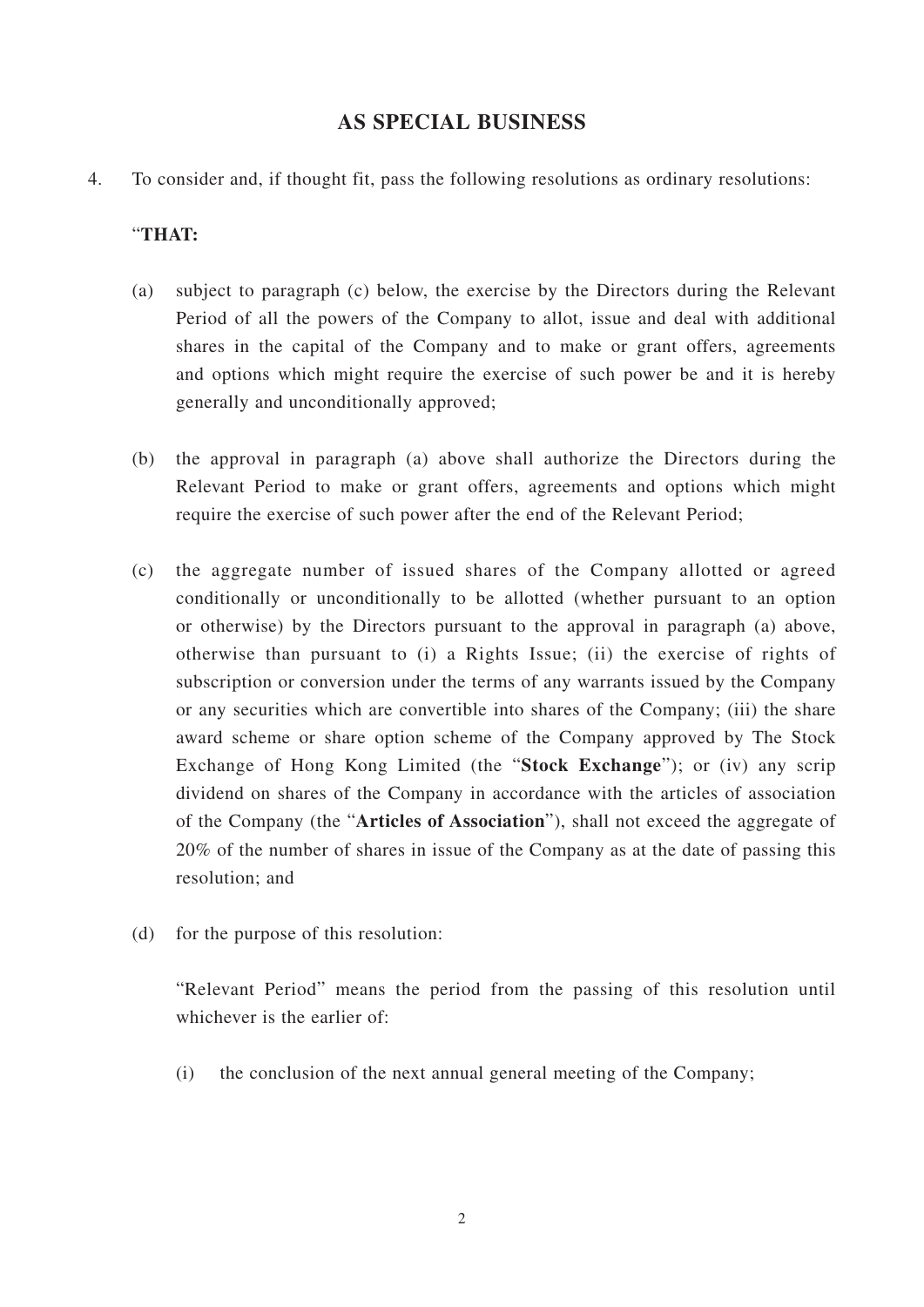- (ii) the expiration of the period within which the next annual general meeting of the Company is required by the Articles of Association or any applicable laws or rules to be held; and
- (iii) the revocation or variation of this resolution by any ordinary resolution of the shareholders of the Company (the "**Shareholders**") in general meeting.

"Rights Issue" means an offer of shares open for a period fixed by the Directors to holders of shares of the Company or any class thereof on the register on a fixed record date in proportion to their then holdings of such shares or any class thereof (subject to such exclusion or other arrangements as the Directors may deem necessary or expedient in relation to fractional entitlements or having regard to any restrictions or obligations under the laws of, or the requirements of any recognized regulatory body or any stock exchange in, any territory outside Hong Kong applicable to the Company)."

- 5. To consider and, if thought fit, pass the following resolution as an ordinary resolution:
	- A. "**THAT**:
		- (a) subject to paragraph (c) below, the exercise by the Directors during the Relevant Period of all the powers of the Company to buy back number of shares in issue of the Company on the Stock Exchange, and that the exercise by the Directors of all the powers of the Company to buy back such shares subject to and in accordance with all applicable laws or the requirements of the Rules Governing the Listing of Securities on the Stock Exchange, be and it is hereby generally and unconditionally approved;
		- (b) in addition, the approval in paragraph (a) above shall authorize the Directors on behalf of the Company during the Relevant Period to procure the Company to buy back shares at a price determined by the Directors;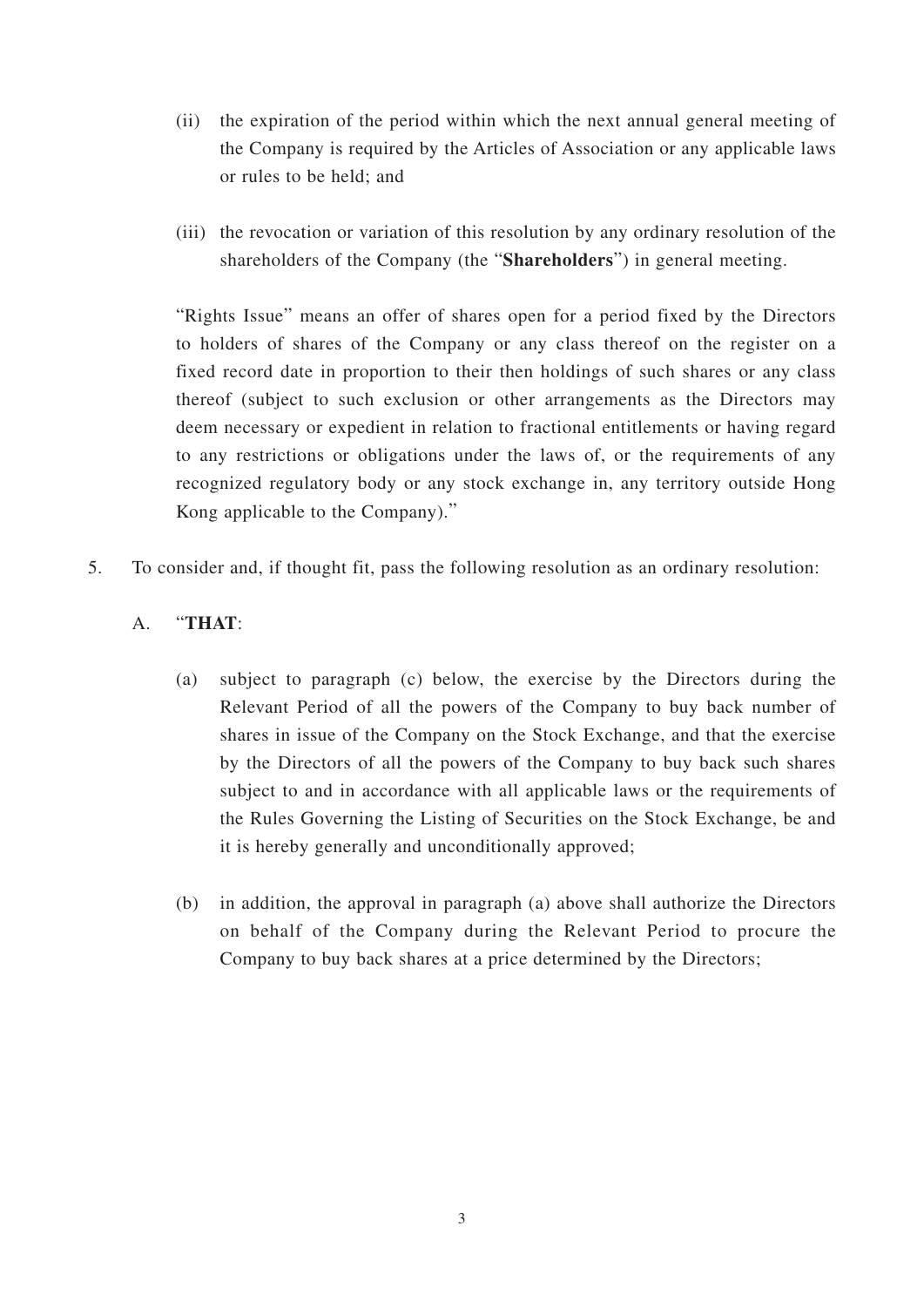- (c) the aggregate number of issued shares bought back or agreed conditionally or unconditionally to be bought back by the Company pursuant to the approval in paragraph (a) above during the Relevant Period shall not exceed 10% of the aggregate number of shares in issue of the Company as at the date of passing this resolution, and the authority pursuant to paragraph (a) shall be limited accordingly; and
- (d) for the purpose of this resolution:

"Relevant Period" means the period from the passing of this resolution until whichever is the earlier of:

- (i) the conclusion of the next annual general meeting of the Company;
- (ii) the expiration of the period within which the next annual general meeting of the Company is required by the Articles of Association or any applicable laws or rules to be held; and
- (iii) the revocation or variation of this resolution by any ordinary resolution of the Shareholders in general meeting."
- B. "**THAT** conditional upon the passing of the ordinary resolution 5A above, the aggregate number of issued shares in the Company which are bought back by the Company pursuant to and in accordance with the said ordinary resolution 5A shall be added to the aggregate number of issued shares in the Company that may be allotted or agreed conditionally or unconditionally to be allotted by the Directors pursuant to and in accordance with the ordinary resolution 4 above."

By order of the Board **WONG Lai Tong** Company Secretary

Hong Kong, 28 April 2022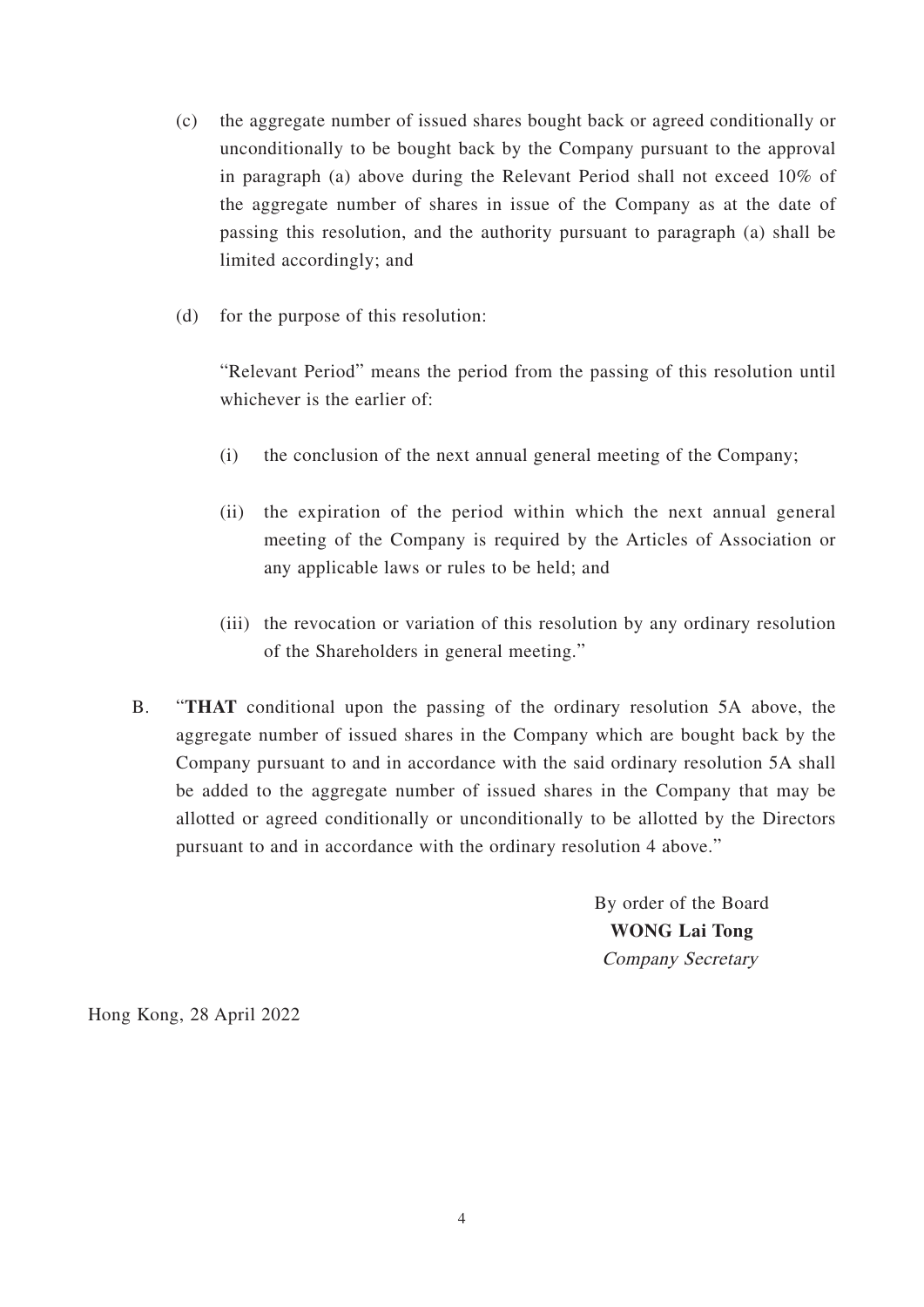#### Notes:

- 1. Any Shareholder entitled to attend and vote at the Annual General Meeting is entitled to appoint one or more proxies to attend and vote instead of him/her/its. A proxy need not be a Shareholder. In the case of joint holders of any shares of the Company, if more than one joint holders be present at the Annual General Meeting personally or by proxy, that one of the said persons so present whose name stands first on the register of members in respect of such shares shall alone be entitled to vote in respect thereof.
- 2. Forms of proxy together with the power of attorney or other authority, if any, under which it is signed or a notarially certified copy thereof, must be lodged at the Company's share registrar, Tricor Secretaries Limited at Level 54, Hopewell Centre, 183 Queen's Road East, Hong Kong, not less than 48 hours before the time appointed for holding the meeting (i.e. at or before 10:00 a.m. on Wednesday, 22 June 2022).
- 3. With respect to resolution 2 above, Messrs. Tang Yu, Freeman (executive Director), Qu Jinping (nonexecutive Director) and Huang Zhi Wei (independent non-executive Director) will retire from office by rotation pursuant to the Articles of Association and all being eligible, offer themselves for re-election at the meeting.
- 4. The Register of Members of the Company will be closed from Friday, 17 June 2022 to Friday, 24 June 2022, both days inclusive, during which period no transfer of shares in the Company will be registered. In order to qualify for attending and voting at the Annual General Meeting, all transfer documents accompanied by the relevant share certificates must be lodged with the Company's share registrar, Tricor Secretaries Limited at Level 54, Hopewell Centre, 183 Queen's Road East, Hong Kong for registration not later than 4:30 p.m. on Thursday, 16 June 2022.
- 5. If Typhoon Signal No. 8 or above, or a "black" rainstorm warning is in effect at the time of the meeting, the meeting will be held as scheduled unless an announcement posted on the Company's website at http://www.cosmel.com and the website of the Stock Exchange at https://www.hkexnews.hk to notify Shareholders of the date, time and place of the rescheduled meeting. Shareholders should make their own decision as to whether they would attend the meeting under bad weather conditions bearing in mind their own situation and if they should choose to do so, they are advised to exercise care and caution.
- 6. The Company will implement the following preventive measures at the Annual General Meeting to safeguard the health and safety of attendees:
	- (i) compulsory body temperature checks will be conducted on every attendee at the entrance of the venue. Any person with a body temperature of over 37.3 degrees Celsius or is exhibiting flu-like symptoms will not be admitted to the venue;